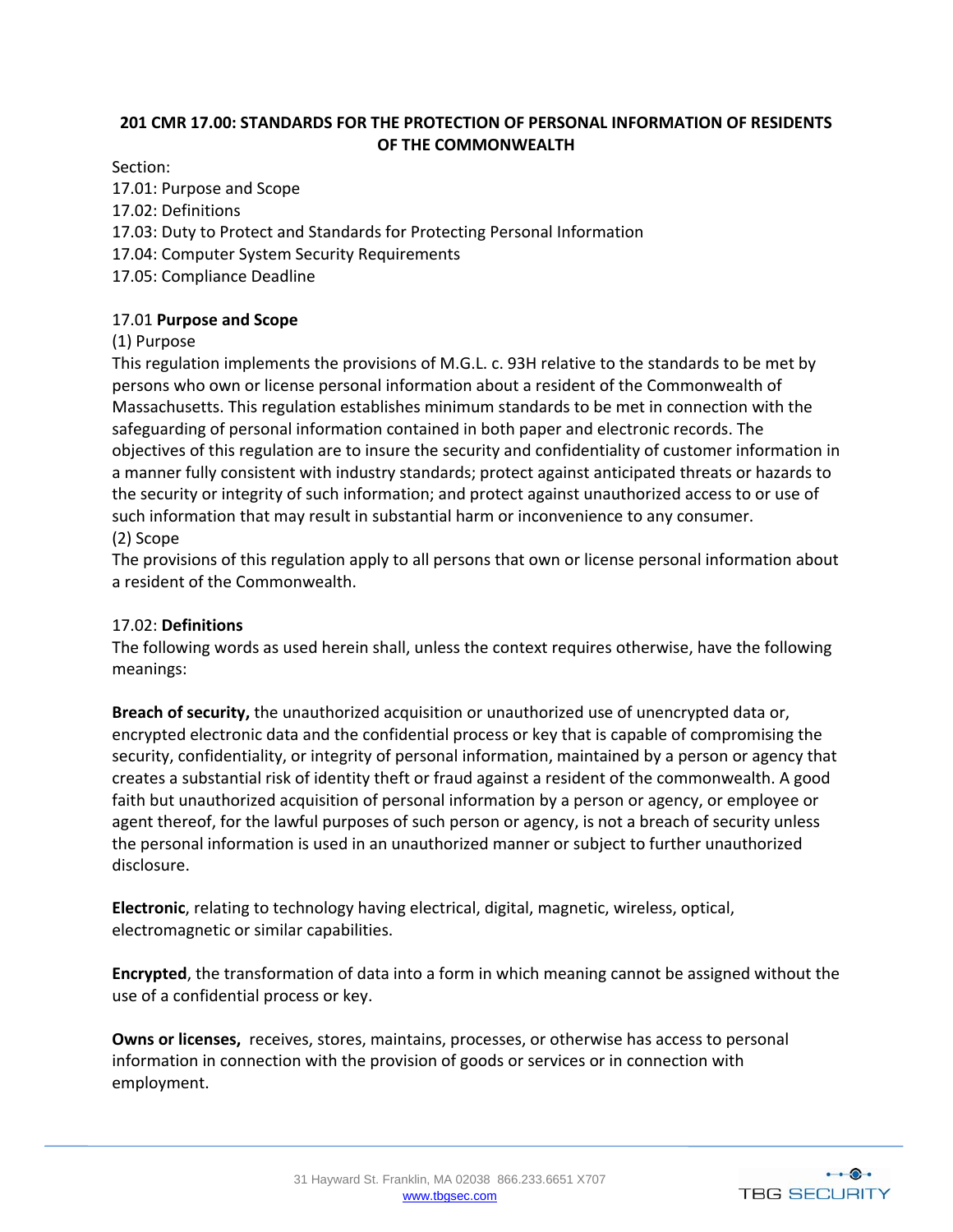**Person**, a natural person, corporation, association, partnership or other legal entity, other than an agency, executive office, department, board, commission, bureau, division or authority of the Commonwealth, or any of its branches, or any political subdivision thereof.

**Personal information**, a Massachusetts resident's first name and last name or first initial and last name in combination with any one or more of the following data elements that relate to such resident: (a) Social Security number; (b) driver's license number or state‐issued identification card number; or (c) financial account number, or credit or debit card number, with or without any required security code, access code, personal identification number or password, that would permit access to a resident's financial account; provided, however, that "Personal information" shall not include information that is lawfully obtained from publicly available information, or from federal, state or local government records lawfully made available to the general public.

**Record or Records**, any material upon which written, drawn, spoken, visual, or electromagnetic information or images are recorded or preserved, regardless of physical form or characteristics.

**Service provider**, any person that receives, stores, maintains, processes, or otherwise is permitted access to personal information through its provision of services directly to a person that is subject to this regulation; provided, however, that "Service provider" shall not include the U.S. Postal Service.

# 17.03: **Duty to Protect and Standards for Protecting Personal Information**

- (1) Every person that owns or licenses personal information about a resident of the Commonwealth shall develop, implement, and maintain a comprehensive information security program that is written in one or more readily accessible parts and contains administrative, technical, and physical safeguards that are appropriate to (a) the size, scope and type of business of the person obligated to safeguard the personal information under such comprehensive information security program; (b) the amount of resources available to such person; (c) the amount of stored data; and (d) the need for security and confidentiality of both consumer and employee information. The safeguards contained in such program must be consistent with the safeguards for protection of personal information and information of a similar character set forth in any state or federal regulations by which the person who owns or licenses such information may be regulated.
- (2) Without limiting the generality of the foregoing, every comprehensive information security program shall include, but shall not be limited to:

(a) Designating one or more employees to maintain the comprehensive information security program;

(b) Identifying and assessing reasonably foreseeable internal and external risks to the security, confidentiality, and/or integrity of any electronic, paper or other records containing personal information, and evaluating and improving, where necessary, the effectiveness of the current safeguards for limiting such risks, including but not limited to:

- 1. ongoing employee (including temporary and contract employee) training;
- 2. employee compliance with policies and procedures; and
- 3. means for detecting and preventing security system failures.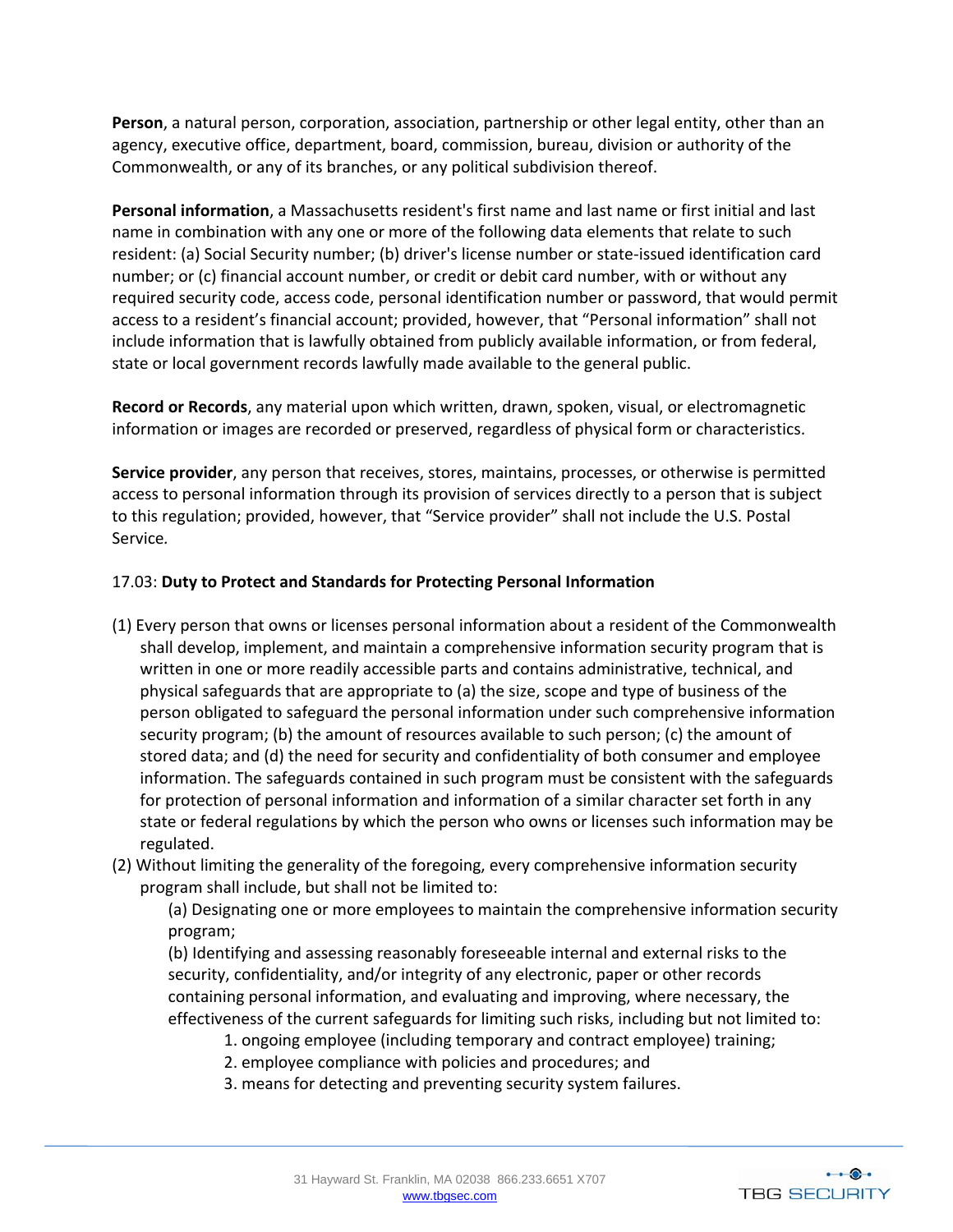(c) Developing security policies for employees relating to the storage, access and transportation of records containing personal information outside of business premises. (d) Imposing disciplinary measures for violations of the comprehensive information security program rules.

(e) Preventing terminated employees from accessing records containing personal information.

(f) Oversee service providers, by:

1. Taking reasonable steps to select and retain third‐party service providers that are capable of maintaining appropriate security measures to protect such personal information consistent with these regulations and any applicable federal regulations; and

2. Requiring such third‐party service providers by contract to implement and maintain such appropriate security measures for personal information; provided, however, that until March 1, 2012, a contract a person has entered into with a third party service provider to perform services for said person or functions on said person's behalf satisfies the provisions of  $17.03(2)(f)(2)$  even if the contract does not include a requirement that the third party service provider maintain such appropriate safeguards, as long as said person entered into the contract no later than March 1, 2010.

(g) Reasonable restrictions upon physical access to records containing personal information,, and storage of such records and data in locked facilities, storage areas or containers.

(h) Regular monitoring to ensure that the comprehensive information security program is operating in a manner reasonably calculated to prevent unauthorized access to or unauthorized use of personal information; and upgrading information safeguards as necessary to limit risks.

(i) Reviewing the scope of the security measures at least annually or whenever there is a material change in business practices that may reasonably implicate the security or integrity of records containing personal information.

(j) Documenting responsive actions taken in connection with any incident involving a breach of security, and mandatory post‐incident review of events and actions taken, if any, to make changes in business practices relating to protection of personal information.

# 17.04: **Computer System Security Requirements**

Every person that owns or licenses personal information about a resident of the Commonwealth and electronically stores or transmits such information shall include in its written, comprehensive information security program the establishment and maintenance of a security system covering its computers, including any wireless system, that, at a minimum, and to the extent technically feasible, shall have the following elements:

(1) Secure user authentication protocols including:

(a) control of user IDs and other identifiers;

(b) a reasonably secure method of assigning and selecting passwords, or use of unique identifier technologies, such as biometrics or token devices;

(c) control of data security passwords to ensure that such passwords are kept in a location and/or format that does not compromise the security of the data they protect;